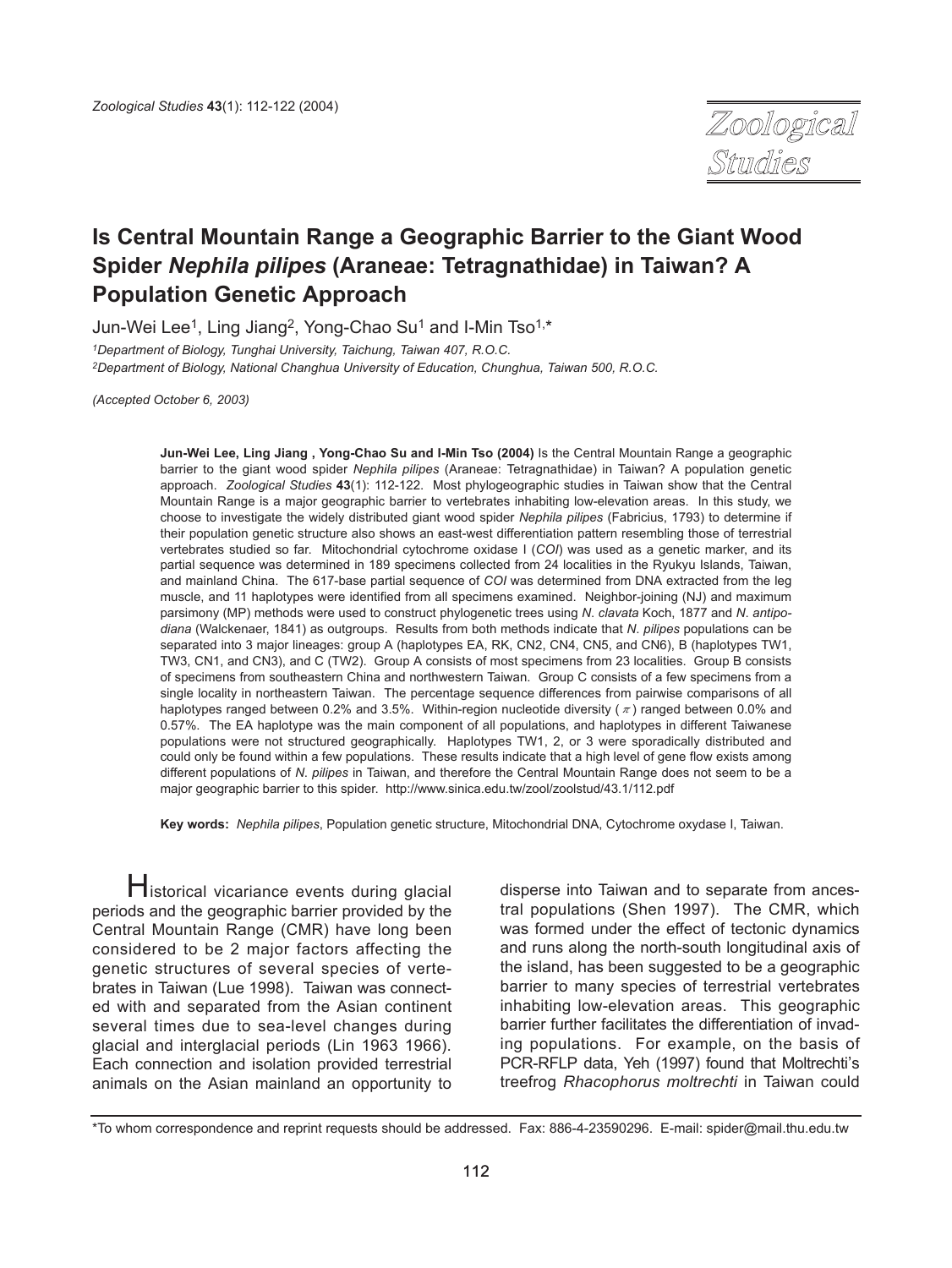be divided into 2 distinct (eastern and western) lineages. Liu (1995) also found a similar pattern in Swinhoe, s tree lizard *Japalura swinhonis* by restriction fragment length polymorphism. Using allozyme electrophoresis, Toda et al. (1998) found substantial differences in allele frequencies at several loci between the eastern and remaining populations of the Indian rice frog *Rana limnocharis*. These studies demonstrate that many terrestrial vertebrates can be divided into eastern and western groups according to their population genetic structures. The barrier provided by the steep CMR might be responsible for these shared differentiation patterns.

Although the population genetic structures of several terrestrial vertebrates in Taiwan are well understood, those of terrestrial arthropods are still largely unknown. It is not clear whether or not historical vicariance events and the CMR have affected terrestrial arthropods in the same way as those events affected land vertebrates. The population genetic structure of *Psechrus* spiders (Araneae: Psechridae) inhabiting low-elevation forests of Taiwan was examined by Lin et al. (1999). Based on RAPD data, Lin et al. (1999) reported that Taiwanese *Psechrus* populations can be separated into northern/central and southern/eastern lineages, a pattern similar to those of vertebrates investigated so far. However, the *Psechrus* specimens examined in that study exhibited great variation in genital structures. The authors could not be certain whether the specimens used in the phylogenetic analysis were members of a single species or several species. Therefore, the conclusions of Lin et al. (1999) remain controversial, and similar studies using taxa with confirmed taxonomic status are still needed.

The aforementioned historical events and geographic barrier might have affected terrestrial arthropods, especially those inhabiting low-elevation forests, in ways quite different from vertebrates. Take the giant wood spider *Nephila pilipes* (Fabricius, 1793) (Araneae: Tetragnathidae) as an example. *Nephila pilipes* is abundant in low-elevation subtropical and tropical forests of Taiwan (Lee 1964). The mean annual temperature of the current northern most distribution range of *N*. *pilipes* in East Asia (in southern Japan; Yaginuma 1986) is about 18°C (Shen 1996). During glacial periods of the Pleistocene, however, the average temperature of most regions in Taiwan ranged from 8.0 to 11.0°C (Lin and Lin 1983). Furthermore, most areas were occupied by either savanna (Tsukada 1966) or pine forests (Shen 1996), which were unsuitable for *N*. *pilipes*. It is quite possible that *N*. *pilipes* became extirpated from Taiwan during the glacial periods of the Pleistocene. Current populations might have entered Taiwan during the latest glacial period, which occurred 15 000 to 10 000 yr ago. Individuals entering Taiwan after the last glacial period might have rapidly reoccupied and eventually have become distributed throughout the island. Such a short period of time may not have allowed differentiation of populations inhabiting western and eastern sides of the CMR to have been built up. Therefore, for *N*. *pilipes* or terrestrial arthropods inhabiting low-elevation areas in general, a more-homogenous population genetic structure should be expected.

This study examines the genetic structure of the giant wood spider *Nephila pilipes* to determine if populations in Taiwan exhibit an east-west differentiation pattern similar to those of vertebrates, or a homogenous pattern according to our hypothesis. In this study, in addition to specimens from Taiwan, we also obtained a limited number of specimens from the southeastern coast of mainland China. Although phylogeographic studies of terrestrial animals in Taiwan are abundant, most of them have only examined Taiwanese materials (Tzeng 1986, Yang et al. 1994, Tsai 1999, Yang 1999, Hsu 2000 2001, Wang et al. 2000). Only a very few of them incorporated specimens from mainland China in the analysis (e.g., Toda et al. 1997). Evidence illustrating how historical vicariance events determine phylogenetic relationships of terrestrial animals co-inhabiting southeastern China and Taiwan is still quite limited. Therefore, another objective of this study was to compare the haplotypes of Taiwanese and mainland China populations to gain a preliminary assessment of their phylogeographic relationship.

# **MATERIALS AND METHODS**

#### **Sampling localities**

One hundred eighty-nine female specimens of *Nephila pilipes* were obtained from 18 localities in Taiwan and nearby coastal islands, 2 localities from the Ryukyu Is., and 4 localities from southwestern mainland China (Table 1; Fig. 1). More than 50 km separated each locality. In every locality, spiders were sampled from an area greater than 2 km2 to avoid obtaining offspring of the same breeding individuals. Female *N*. *clavata* Koch, 1877 (GenBank accession no. AY052586) collect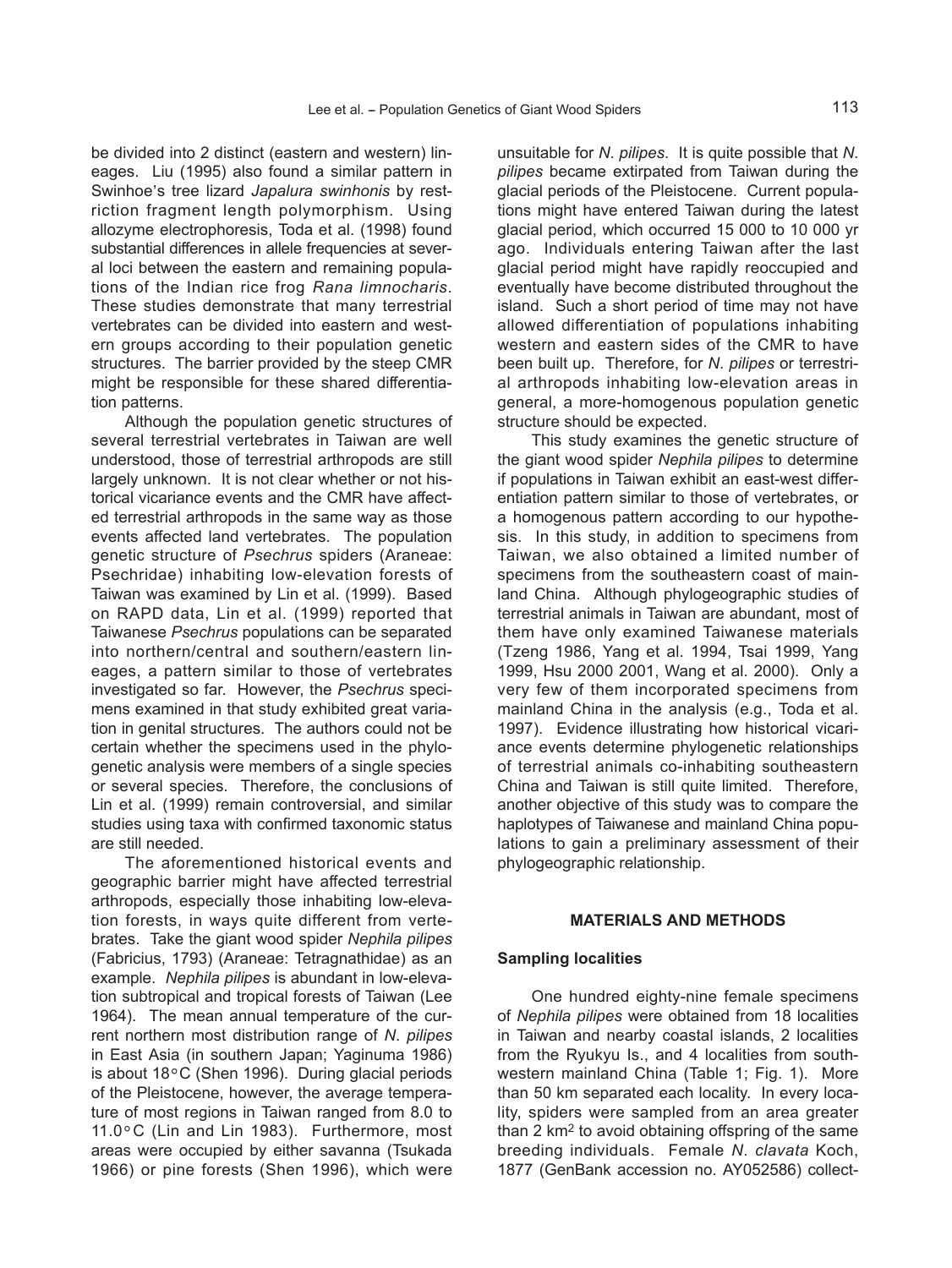ed from Maolin, Kaohsiung County, Taiwan and female *N*. *antipodiana* (Walckenaer, 1841) (GenBank accession no. AY052587) collected from Singapore were both used as outgroups in the subsequent analyses.

# **DNA extraction, amplification, and sequencing**

**Table 1.** Collection localities, haplotypes, and GenBank accession numbers of *Nephila pilipes* examined in this study. Numbers in boldface indicate the number of specimens examined in each population

| Code | Locality               |                |                 | Sample size Haplotypes Accession no. |
|------|------------------------|----------------|-----------------|--------------------------------------|
| 1    | Iheya I. Japan         | 4              | <b>RK</b>       | AY052595                             |
| 2    | Iriomote I. Japan      | $\overline{2}$ | <b>RK</b>       |                                      |
| 3    | Guangdong, China       | 10             |                 |                                      |
|      |                        | 3              | EA              | AY052594                             |
|      |                        | 3              | CN <sub>1</sub> | AY052588                             |
|      |                        | 1              | CN <sub>2</sub> | AY052589                             |
|      |                        | 3              | CN <sub>5</sub> | AY052592                             |
| 4    | Guangxi, China         | 1              | CN <sub>3</sub> | AY052590                             |
| 5    | Yunnan, China          | 6              |                 |                                      |
|      |                        | 3              | EA              |                                      |
|      |                        | $\overline{2}$ | CN <sub>1</sub> |                                      |
|      |                        | 1              | CN <sub>4</sub> | AY052591                             |
| 6    | Fujian, China          | 13             |                 |                                      |
|      |                        | 10             | EA              |                                      |
|      |                        | 3              | CN <sub>6</sub> | AY052593                             |
| 7    | Shuangshi, Taiwan      | 9              | EA              |                                      |
| 8    | Nankang, Taiwan        | 6              | EA              |                                      |
| 9    | Keelung, Taiwan        | 9              |                 |                                      |
|      |                        | 7              | EA              |                                      |
|      |                        | $\overline{2}$ | TW <sub>1</sub> | AY052596                             |
|      | 10 Foyanshan, Taiwan   | 21             |                 |                                      |
|      |                        | 16             | EA              |                                      |
|      |                        | 5              | TW1             |                                      |
| 11   | Huisunlinchang, Taiwan | 4              | EA              |                                      |
|      | 12 Lianshan, Taiwan    | 5              | EA              |                                      |
|      | 13 Dajin, Taiwan       | 8              | EA              |                                      |
|      | 14 Kenting, Taiwan     | 4              | EA              |                                      |
|      | 15 Nanjenshan, Taiwan  | 6              | EA              |                                      |
| 16   | Shuanglianpi, Taiwan   | 23             |                 |                                      |
|      |                        | 19             | ЕA              |                                      |
|      |                        | 3              | TW <sub>2</sub> | AY052597                             |
|      |                        | 1              | TW <sub>3</sub> | AY052598                             |
|      | 17 Gululindao, Taiwan  | 10             | EA              |                                      |
| 18   | Kueishan I., Taiwan    | 2              | EA              |                                      |
|      | 19 Fuyuan, Taiwan      | 6              | EA              |                                      |
|      | 20 Baqi, Taiwan        | 5              | EA              |                                      |
| 21   | Shenmigu, Taiwan       | 5              | EA              |                                      |
|      | 22 Chipon, Taiwan      | 9              | EA              |                                      |
| 23   | Green I., Taiwan       | 10             | EA              |                                      |
|      | 24 Orchid I., Taiwan   | 11             | EA              |                                      |

Specimens used for DNA extractions were either frozen at -80°C or were preserved in 95% ethanol. Crude DNA was extracted from the muscle of legs or pedipalps using the phenol/proteinase K/sodium dodecyl sulfate method (Sambrook et al. 1989). The mtDNA cytochrome oxidase I (*COI*) partial sequence was amplified using the polymerase chain reaction (PCR), with a set of universal primers (Folmer et al. 1994) modified on the basis of consensus sequences of several arthropods (Crustacea X69067, Araneae X74571, and Insect NC001322) retrieved from NCBI GenBank (Bethesda, Maryland, USA): L CO 1490 5, -*GG*TC*A*ACAAATCATAAAGATATTGG -3, ; H CO 2198 5, - TAAACTTCAGGGTGACCAAAAA-ATCA -3, ; with L standing for light and H standing for heavy DNA strands, CO referring to cytochrome oxidase, and the numbers (1490 and 2198) representing the position of *Drosophila yakuba*'s mitochondrial genome (Folmer et al. 1994). Bold and italicized letters indicate modifications from the original sequences.

Amplification was carried out for 30 cycles as follows: 70 s of denaturation at  $95^{\circ}$ C, 90 s of annealing at  $58^{\circ}$ C, and 2 min of extension at  $72^{\circ}$ C. followed by a final 10-min extension at  $72^{\circ}$ C. followed by a final 10-min extension at 72°C. PCR products were separated and eluted using agarose gel purification (Gene-Spin™ Gel Extraction Kit, Protech Technology, Taiwan). Cycle sequencing with *Taq* polymerase was carried out with an ABI PRISM *BigDye* Terminator Cycle Sequencing Ready Reaction Kit (PE Biosystems, U. S. A.), and it was directly sequenced using an automated DNA sequencer (ABI PRISMTM 377 DNA Sequencer, Perkin Elmer, U. S. A.). For sequencing, the same PCR primers were used. The sequence of each sample was verified through a comparison of light and heavy strands.

### **Sequence alignment and phylogenetic analyses**

All sequences were aligned using the Clustal W program (Thompson et al. 1994) in the BioEdit vers. 4.7.8 (Hall 1999) computer software and corrected manually using the GeneDoc (Nicholas et al. 1997) computer software. Phylogenetic trees were constructed by both the distance matrix method (Neighbor-joining (NJ) method; Saitou and Nei 1987) and the character state (maximum parsimony; MP) method. The NJ analysis was performed by calculating Kimura, s (1980) 2-parameter distance with the transition/transversion ratio estimated by the MEGA vers. 2.0 (Kumar et al. 2001), and clades were evaluated by bootstrapping with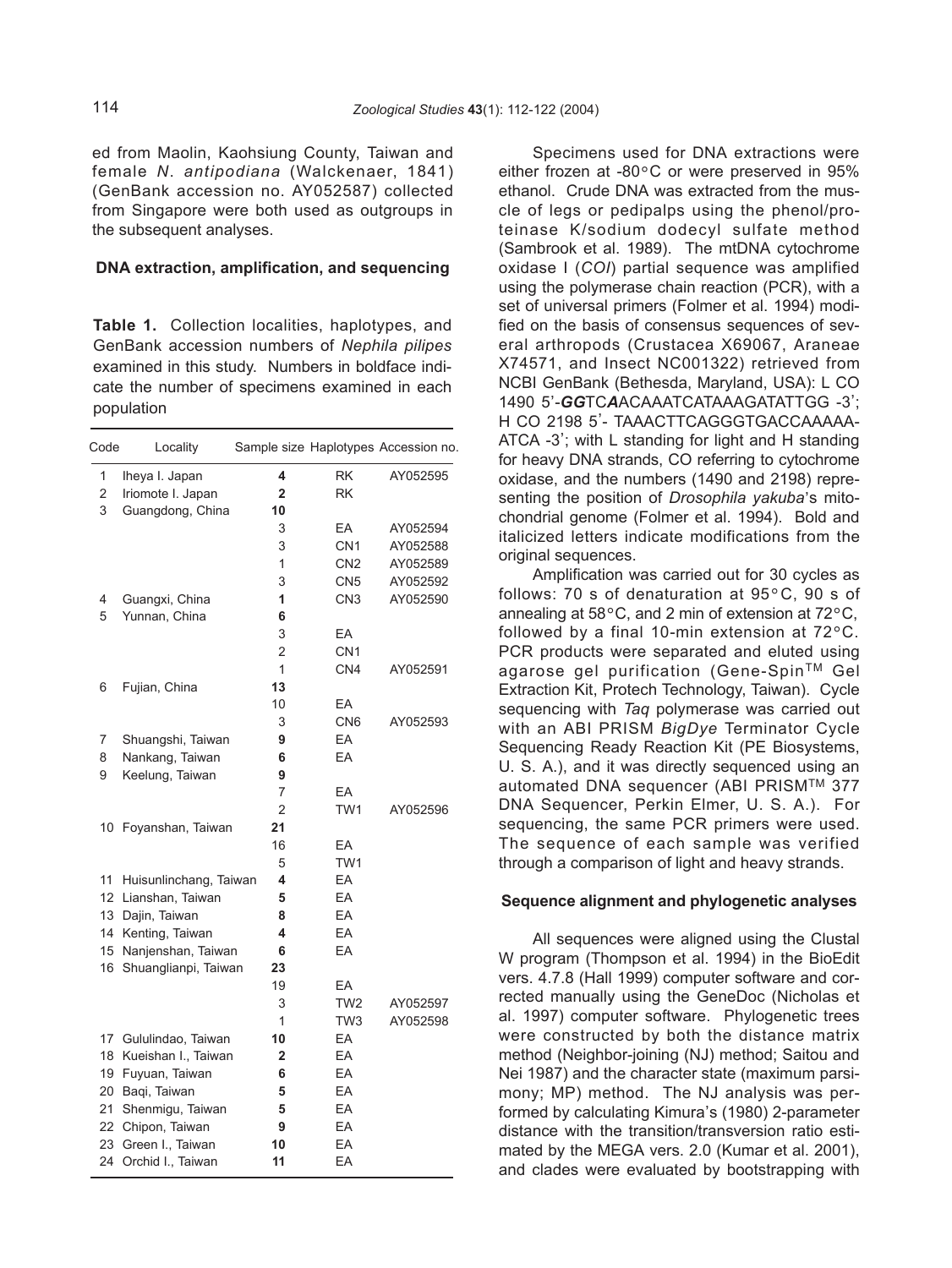1000 replicates using unweighted characters. The MP analysis was performed by bootstrapping (Felsenstein 1985) with 1000 replicates using unweighted characters, with ACCTRAN, MUL-PARS, and TBR options, and a heuristic search with 1 random entry of data by stepwise addition options with the 50% majority-rule consensus in PAUP vers. 3.1 (Swofford 1993).

#### **Population genetic analyses**

Populations of *Nephila pilipes* in Taiwan were comprehensively and systematically sampled to determine their genetic structures. Specimens collected from 15 populations in Taiwan were grouped into 6 regions: northern (N, localities 7 and 8), western (W, localities 9-11), southern (S, localities 12-14), southeastern (SE, localities 15 and 22), eastern (E, localities 19-21), and northeastern (NE, localities 16-18). However, since the sample size from mainland China was small, those spiders were not included in the population genetic analy-



sis. Genetic polymorphism and diversity of regions and populations were quantified by values of haplotype diversity (*h*) and nucleotide diversity ( $\pi$ ) (Nei 1987). Haplotype diversity was calculated by the equation,  $h=n(1-\Sigma f i^2)$  / (*n*-1), where  $f_i$  is the frequency of the *i*th haplotype, and *n* is the sample size. Nucleotide diversity  $(\pi)$  was estimated by the equation,  $\pi = n \sum f_i f_j p_{ij}^2$  / (*n*-1), where  $f_i$  is the frequency of the *i*th haplotype, *f <sup>j</sup>* is the frequency of the *j*th haplotype,  $p_{ij}$  is the sequence divergence between the *i*th of *j*th haplotypes, and *n* is the sample size. The calculation used DNA SP vers. 3.14 (Rozas and Rozas 1999) among geographical regions and among populations. The Analysis of Molecular Variance (AMOVA, Excoffier et al. 1992) program in ARLEQUIN vers. 2.0 (Schneider et al. 2000) was used to deduce the significance of geographical divisions both between western and eastern groups, among and within populations. The statistics of molecular variance,  $\Phi_{CT}$  (between western (populations: 7-10 and 12-14) and eastern groups (populations: 15-22),  $\Phi_{ST}$  (among populations within groups), and  $\Phi_{SC}$  (within populations) were estimated using ARLEQUIN. In addition, analysis of the frequency distribution of pairwise differences in mtDNA sequences, know as mismatch distributions, among Taiwanese *N*. *pilipes* specimens was calculated using ARLEQUIN, vers. 2.0 (Schneider et al. 2000). Slatkin and Hudson (1991) showed that the mismatch distribution of stable populations has a smooth unimodal distribution when a population has experienced a recent demographic expansion. In contrast, the distribution is usually multimodal in samples drawn from populations at demographic equilibrium.

Nucleotide differentiation between populations was computed using *F*-statistics (Wright 1951), which estimates the proportion of total variance distributed among populations.  $F_{ST}$  values were estimated by the equation, $F_{ST}$ =1-( $H_w$ / $H_b$ ), where  $H_w$  and  $H_h$  are the average numbers of pair-wise differences (polymorphic DNA sites) within and between populations (Hudson et al. 1992). Gene flow was estimated as  $N_{fm}$ , which represents the effective population size of females times the fraction of migrating individuals. In Wright, s *FST* based models,  $N_{fm}$  is estimated as  $[(1/F_{ST})-1]/2$  (for mtDNA).

#### **RESULTS**

study. Locality codes are the same as those in table 1. The Central Mountain Range is schematically illustrated along the north-south longitudinal axis of Taiwan.

**Divergence of the mitochondrial cytochrome oxidase I partial sequence**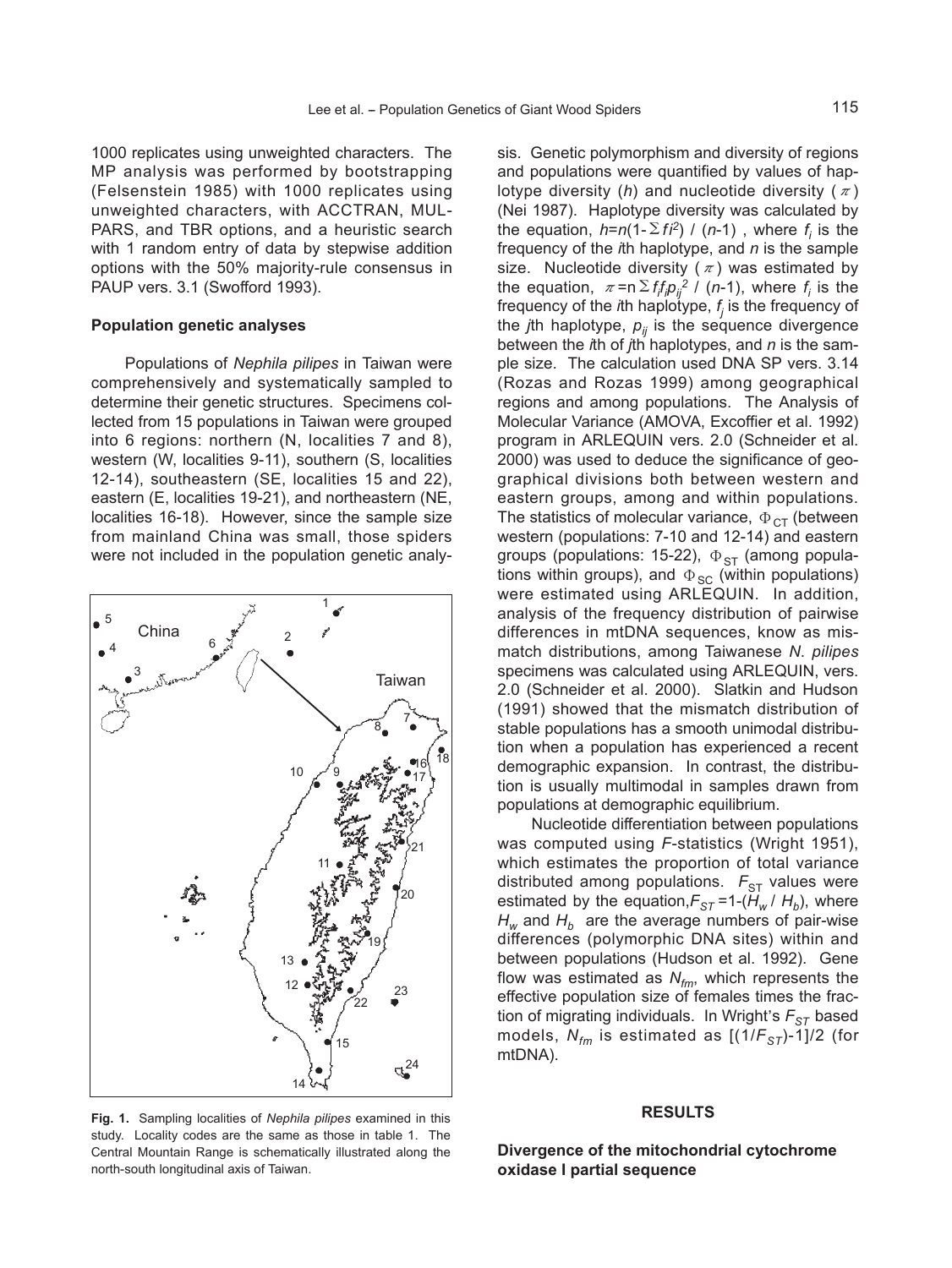The partial mtDNA cytochrome oxidase I gene (617 base pairs and 205 amino acids) of *Nephila pilipes* from 24 localities in Taiwan, the Ryukyu Is. and China were successfully sequenced (Table 1). Among 617 sites, 29 sites were variable, with transitions found at 25 sites and transversions at 4 sites (Table 2). Eleven haplotypes were identified from 189 specimens. When the sequences of haplotypes were compared, 2 non-synonymous substitutions were found: (1) haplotype CN6 nucleotide site 164 (*A*TT→*G*TT), with the corresponding amino acid site of 55 (Ile $\rightarrow$ Val); and (2) haplotypes TW1, TW3, CN1, and CN3 of nucleotide site 488 (*G*TT→*A*TT), with the corresponding amino acid site of 163 (Val→Ile) (Table 3).

# **Molecular phylogeny based on the** *COI* **partial sequence**

One phylogenetic tree each was generated from the NJ and MP methods. Tree topology showed that *N*. *pilipes* populations in Taiwan could be separated into 2 major lineages (groups A and B) and a minor lineage (group C), with high bootstrap values (99% in the NJ tree and 100% in the MP tree, Fig. 2). Group A consisted of most specimens collected from 23 localities in Taiwan, the Ryukyu Is., and mainland China (EA, RK, CN2, CN4, CN5, and CN6). Group B consisted of specimens from southwestern China (CN1 and CN3) and northwestern Taiwan (TW1 and TW3). Group C consisted of 3 specimens from northeastern Taiwan (TW2). In neither tree did genetic distances between haplotypes of groups A and B and C correspond to geographic distances.

#### **Results of population genetic analyses**

Haplotype polymorphism occurred only in the western and northeastern regions in Taiwan (Table 4; Fig. 3). The nucleotide divergence among haplotypes was between 0.2% and 3.5%. Hierarchical calculations (Table 4) revealed that the haplotype diversity (*h*) among geographical regions ranged from 0 to 0.370. The nucleotide diversity  $(\pi)$ among geographical regions ranged from 0% to 0.573%. Hierarchical analysis of genetic differentiation using AMOVA indicated that the proportion of molecular variance did not significantly differ between eastern and western groups ( $\Phi_{\text{CT}}$ ,  $p >$ 0.05). However, molecular variance did exist within 2 regions (western and northeastern regions). In general, there was little genetic differentiation among *N*. *pilipes* populations in Taiwan (Table 5). Pairwise differences in *COI* mtDNA sequences among Taiwanese *N*. *pilipes* specimens were calculated using ARLEQUIN, vers. 2.0. The pairwise differences ranged from 0 to 21. The raggedness statistic showed that the raggedness index (Harpending 1994) was not significantly lower than the expected value ( $p = 0.73$ ). The mismatch distribution of *N*. *pilipes* populations in Taiwan was multimodal and poorly fit the corresponding distribution expected from populations undergoing rapid expansion (Fig. 4). Geographical division assessed by  $F_{ST}$  with the aid of DNAsp (Table 6) also indicated that if the localities within a region were

**Table 2.** Sequence variation of the mitochondrial cytochrome oxidase I partial sequence in *Nephila pilipes*. Dots indicate nucleotides identical to those of haplotype EA

| Variable site     |                |                |                  |              |                |                           |                |                      |                   |                    |                   |                           |                 |                           |               |                                                              |                       |                             |                |                   |              |                             |              |              |        |   |    |     |          |
|-------------------|----------------|----------------|------------------|--------------|----------------|---------------------------|----------------|----------------------|-------------------|--------------------|-------------------|---------------------------|-----------------|---------------------------|---------------|--------------------------------------------------------------|-----------------------|-----------------------------|----------------|-------------------|--------------|-----------------------------|--------------|--------------|--------|---|----|-----|----------|
|                   | 1              |                |                  |              |                | 2                         | $\mathcal{P}$  | 2                    | 2                 | 2                  | 2                 | 2                         | 3               | 3                         | 3             | 3                                                            | 3                     | 4                           | 4              | 4                 | 4            | 4                           | 5            | 5            | 5      | 5 | 5  | -5  | -6       |
| Haplotype         | $\Omega$       | $\Omega$       | 2                | 5            | 6              | $\Omega$                  | 2              | 3                    | 5                 | 5                  | 6                 | 8                         | 3               | 4                         | 5             | 6                                                            | 7                     | 0                           | 3              | 6                 | 7            | 8                           | 0            | 1            | 2      | 2 | 6  | 7   | 1        |
|                   | 3              | - 6            | 1                | 4            | 4              | 8                         | 3              | 5                    | 0                 | 6                  | 5                 | 3                         |                 | 3                         | 8             | 7                                                            | $\mathbf 0$           | 6                           | 6              | 6                 | 2            | 8                           | 2            | 4            | 3      |   | 5  | 4   | $\Omega$ |
| 1 EA              | G              | $\mathsf{A}$   | $\top$           | G            | A              |                           | A A C          |                      | A A C A A A C A A |                    |                   |                           |                 |                           |               |                                                              |                       | G                           | $\mathsf{C}$   | A                 | A            | G                           | A            | G            | T      |   | T. | A C |          |
| 2 TW1             |                | $\cdot$ G      | $\sim$           | $\mathsf{A}$ | $\sim 10^{-1}$ | G                         | <b>Service</b> |                      | $\sim$            |                    |                   |                           |                 |                           |               |                                                              | $G \qquad T \qquad T$ |                             | $\sim$         | $\sim 10^{-11}$   | $\mathbf{r}$ | A                           | $\sim$       |              |        |   |    |     |          |
| 3 TW2             | A              |                | C                | A            | $\sim$         | $\mathbf{r} = \mathbf{r}$ | G              | A                    | $\sim$            | G                  | $\top$            |                           |                 | and a state               |               | T G                                                          | G                     |                             | Τ              | G                 | $\top$       |                             | $\mathbf{r}$ | A            | C      |   | C  | G   |          |
| 4 TW3             |                | G              | $\sim$           | A            | $\sim 10^{-1}$ | G                         | $\sim$         | $\sim 10$            | $\mathcal{L}$     | and a state of the |                   | G                         | $\sim 10^{-11}$ |                           |               | $\mathcal{L} = \mathbf{T} \cdot \mathbf{1} \cdot \mathbf{1}$ |                       | A                           | $\sim$         | $\mathbf{r}$      | ÷            | A                           | $\sim$       | $\cdot$      | $\sim$ |   |    |     |          |
| 5 CN1             | $\sim 10^{-1}$ | G.             |                  |              | A.,            | G                         | $\sim$         | $\ddot{\phantom{a}}$ |                   | $\sim$             | $\sim 10^{-11}$   |                           | G.              | G                         | $T$ .         |                                                              | $\sim 100$            | $\sim 10$                   | $\top$         | $\sim$            | $\sim 100$   | A                           | $\sim$       | $\mathbf{r}$ |        |   |    |     |          |
| 6 CN <sub>2</sub> |                | <b>Service</b> |                  |              |                |                           |                |                      |                   |                    |                   | $\mathbf{r} = \mathbf{r}$ |                 | $\mathbf{r} = \mathbf{r}$ |               | $\sim 100$                                                   | $\sim 10$             |                             |                | $\sim$            | $\sim$       | $\mathbf{r} = \mathbf{r}$ . | G            | $\sim$       | $\sim$ |   |    |     |          |
| 7 CN3             |                |                |                  | . G. A.      |                | G                         |                |                      |                   | $\sim 10$          | <b>Contractor</b> | G                         | $\sim 10^{-11}$ | G                         | $\top$ .      |                                                              | $\sim$ $\sim$         | $\mathcal{L}_{\mathcal{A}}$ | $\sim 100$     | <b>Contractor</b> | $\sim$       | A.                          |              | ÷            | $\sim$ |   |    |     |          |
| 8 CN4             |                |                |                  |              |                |                           |                |                      | $\sim$            | $\cdot$            | and the           |                           | $\top$ .        |                           | $\sim$ $\sim$ | $\sim$                                                       | $\sim$                |                             |                |                   |              |                             |              |              |        |   |    |     |          |
| 9 CN5             |                |                |                  |              |                |                           |                |                      |                   | $\epsilon$         | $\sim$            | $\sim$                    | $\sim$          | $\sim$                    | $\sim$        | $\sim$                                                       | $\sim$                | $\cdot$                     | $\blacksquare$ | $\epsilon$        | $\cdot$      | $\epsilon$                  | $\sim$       | $\epsilon$   |        | С |    |     |          |
| <b>10 CN6</b>     |                |                | $\sim$ 100 $\mu$ |              | G              |                           |                |                      |                   |                    |                   |                           | $\cdot$         | $\blacksquare$            |               | <b>Contract</b>                                              |                       |                             |                |                   |              |                             |              |              |        |   |    |     |          |
| 11 RK             |                |                |                  |              |                |                           |                |                      |                   |                    |                   |                           |                 |                           |               |                                                              |                       |                             |                |                   |              |                             |              |              |        |   |    |     |          |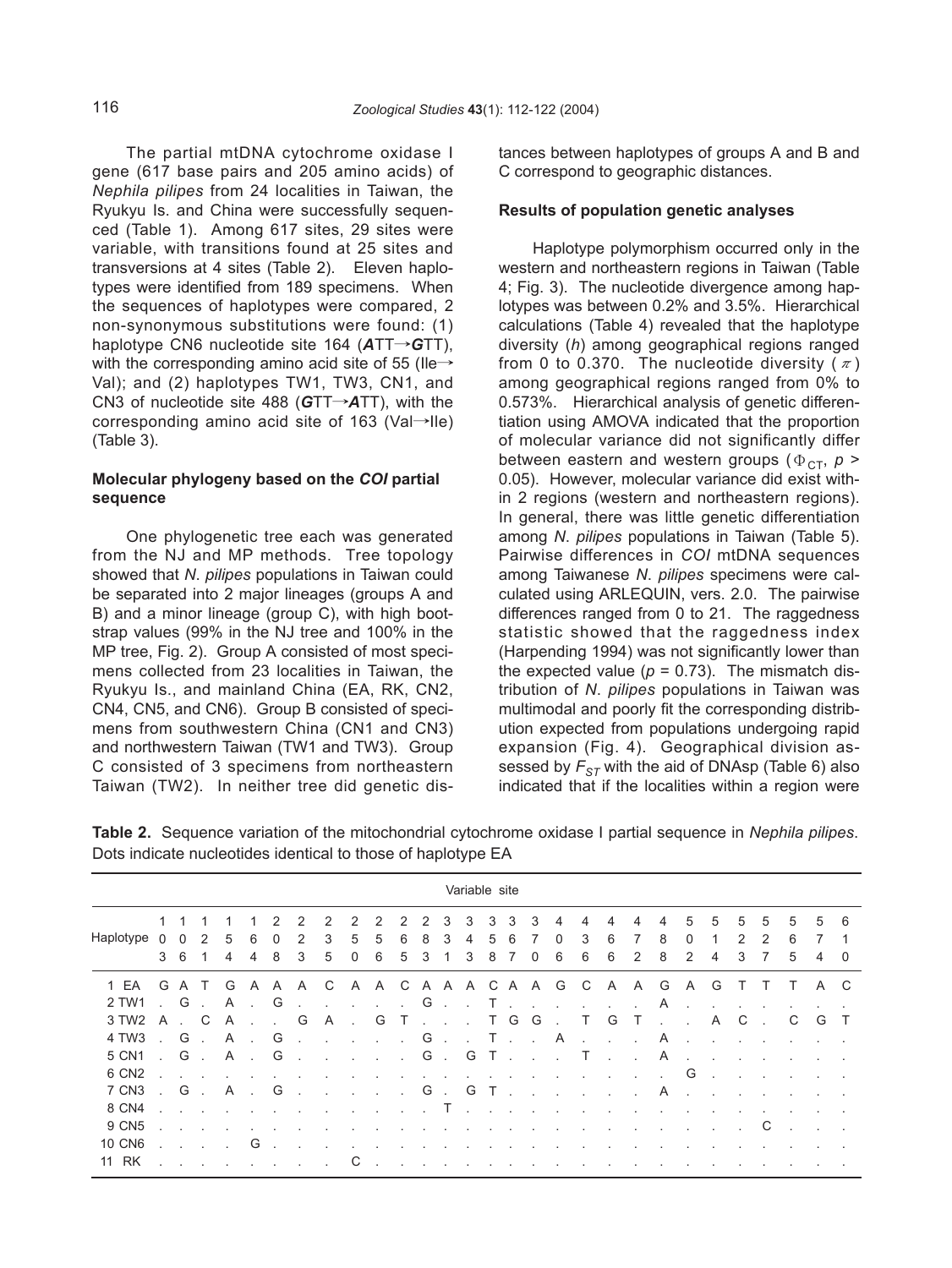treated as a single population, there was no genetic differentiation among different regions. *Nfm* ranged from 0 to infinity ( $\infty$ ), and  $F_{ST}$  ranged from 0 to 0.21.

### **DISCUSSION**

# **Population genetic structure of** *Nephila pilipes* **in Taiwan**

Results of various analyses indicate that populations of *N*. *pilipes* in Taiwan exhibit little genetic



**Fig. 2.** Phylogenetic relationships constructed by the (a) Neighbor-joining (NJ) and (b) maximum parsimony (MP) methods based on the mitochondrial cytochrome oxidase I partial sequence of *Nephila pilipes*. Scale bar for the NJ tree represents branch lengths in terms of nucleotide substitutions per site. Numbers under branches in the NJ tree represent branch lengths. Numbers at nodes higher than 50% were derived from 1000 replications for both the NJ and MP trees. Numbers in parentheses correspond to the sample size. (MP tree: CI =  $0.975$ , RI = 0.958, RC = 0.934).

differentiation. The EA haplotype was the only type in 12 of 15 populations sampled in Taiwan which represented a fixed haplotype in most areas of Taiwan. The fixation of a single haplotype across populations usually does not allow discrimination between historical and current gene flow. However, populations in the western and northeastern regions exhibited haplotype polymorphism. The level of estimated gene flow between these regions and other regions were all considerably high, ranging from 1.92 to 6.09. Therefore, there seems to be no isolation between populations on both sides of Central Mountain CMR. Therefore, while CMR does seem to be responsible for differentiation patterns of many organisms in Taiwan, it does not seem to be a major geographic barrier for *N*. *pilipes*.

Why CMR represents a major geographic barrier to many terrestrial animals in Taiwan but partier to many terrestrial animals in Talward but<br>not to *N. pilipes* may be a result of this organism's unusual dispersal ability. In terrestrial arthropods, some groups such as insects, mites, and spiders have developed distinctive dispersal methods by aerial travel. For insects (Johnson 1960), aerial



**Fig. 3.** Haplotype frequencies of *Nephila pilipes* populations examined in Taiwan.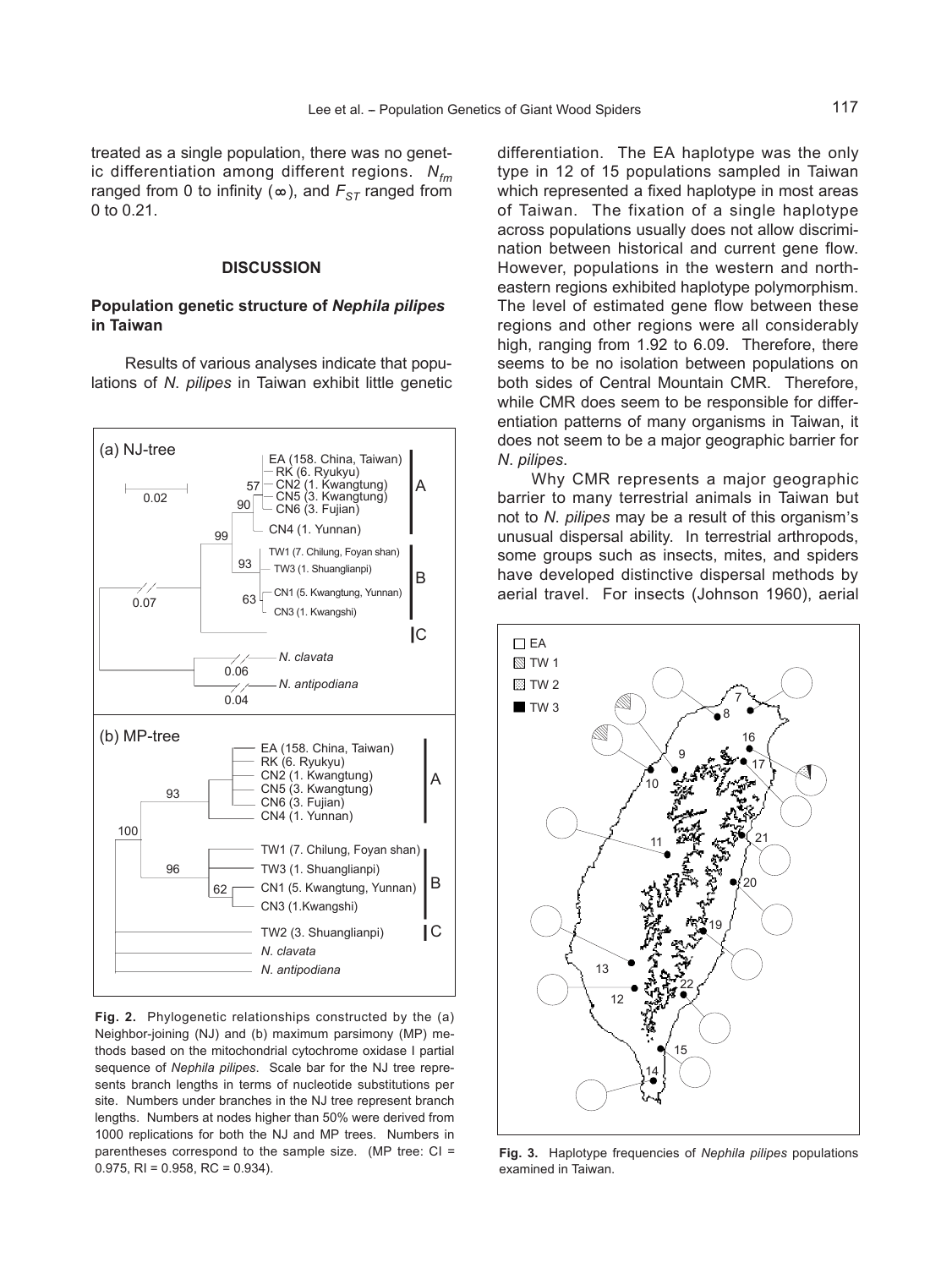dispersal is primarily limited to adult forms. But in spiders, except in some rare cases, only juveniles perform aerial travel. Especially in the moreadvanced Araneomorphae, the spread of individuals can be achieved by ballooning (Decae 1987). Ballooning behaviors exist among species of 22 families of the Araneomorphae, including the Tetragnathidae (Dean and Sterling 1985, Decae 1987, Greenstone et al. 1987). Ballooning spiders were reported to be found on ships 300 km from the nearest land and from heights of up to approximately 5 km (Gertsch 1979). Therefore, it seems that few geographical barriers can effectively prevent the dispersal of ballooning spiders.

Grant and Bowen (1998) reviewed several approaches to the general demographic history of a population from genetic data and proposed that a population with low haplotype diversity (*h*) and nucleotide diversity ( $\pi$ ) may have experienced an extended or severe demographic bottleneck in recent times. All populations of *N*. *pilipes* in Taiwan exhibit low *h* (0.370) and low  $\pi$  (0.362%) values, which correspond to the low haplotype and nucleotide diversity situation proposed by Grant and Bowen (1998). How can this observed low differentiated pattern be interpreted in terms of geographical events which occurred during glacial periods? Why have the same historical vicariance events during glacial periods generated considerable differentiation in vertebrate populations, but have generated no such pattern in *N*. *pilipes*? In addition to *N. pilipes*' aerial dispersal ability, this difference may also result from these tropical/subtropical spiders' differential adaptability to the climate and vegetation existing during glacial periods. During glacial periods, there were savannas or pine forests in low-elevation areas of Taiwan (Tsukada 1966). However, *N*. *pilipes* can only inhabit low-elevation tropical or subtropical broadleaf forests, so the environment in Taiwan during the peak of glacial periods was not suitable for *N*. *pilipes*. In the Quaternary, at the interface between glacial and interglacial periods when the climate became warmer and broadleaf forests began to form while Taiwan was still partially connected with the Asian mainland, a small number of *N*. *pilipes* might have been able to disperse from China into Taiwan again. Because *N*. *pilipes* exhibits strong dispersal ability, the CMR in Taiwan has



**Fig. 4.** Frequency distributions of pairwise sequences between individual haplotypes for *Nephila pilipes* populations in

**Table 3.** Pairwise comparison of mitochondrial cytochrome oxidase I partial sequences (617 bases) between 11 haplotypes. Numbers above the diagonal represent percentage differences corrected by Kimura, s two-parameter model (Kimura 1980). Data below the diagonal are the numbers of nucleotide substitutions (transition/ transversion)

|                 | EA    | CN <sub>1</sub> | CN <sub>2</sub> | CN <sub>3</sub> | CN <sub>4</sub> | CN <sub>5</sub> | CN <sub>6</sub> | TW1   | TW <sub>2</sub> | TW <sub>3</sub> | RK    | N. clavata | N. antipodiana |
|-----------------|-------|-----------------|-----------------|-----------------|-----------------|-----------------|-----------------|-------|-----------------|-----------------|-------|------------|----------------|
| EA              |       | 1.3             | 0.2             | 1.1             | 0.2             | 0.2             | 0.2             | 1.0   | 3.0             | 1.1             | 0.2   | 16.8       | 15.8           |
| CN <sub>1</sub> | 8/0   |                 | 1.5             | 0.2             | 1.5             | 1.5             | 1.5             | 0.3   | 3.3             | 0.5             | 1.5   | 17.0       | 16.2           |
| CN <sub>2</sub> | 1/0   | 9/0             |                 | 1.3             | 0.3             | 0.3             | 0.3             | 1.1   | 3.2             | 1.3             | 0.3   | 16.8       | 15.8           |
| CN <sub>3</sub> | 7/0   | 1/0             | 8/0             |                 | 1.3             | 1.3             | 1.3             | 0.2   | 3.5             | 0.3             | 1.3   | 17.2       | 16.4           |
| CN <sub>4</sub> | 0/1   | 8/1             | 1/1             | 7/1             |                 | 0.3             | 0.3             | 1.1   | 3.2             | 1.3             | 0.3   | 16.6       | 15.6           |
| CN <sub>5</sub> | 1/0   | 9/0             | 2/0             | 8/0             | 1/1             |                 | 0.3             | 1.1   | 3.2             | 1.3             | 0.3   | 17.0       | 16.0           |
| CN <sub>6</sub> | 1/0   | 9/0             | 2/0             | 8/0             | 1/1             | 2/0             |                 | 1.1   | 3.2             | 1.3             | 0.3   | 17.0       | 16.0           |
| TW <sub>1</sub> | 6/0   | 2/0             | 7/0             | 1/0             | 6/1             | 7/0             | 7/0             |       | 3.3             | 0.2             | 1.1   | 17.0       | 16.2           |
| TW <sub>2</sub> | 16/2  | 18/2            | 17/2            | 19/2            | 16/3            | 17/2            | 17/2            | 18/2  |                 | 3.5             | 3.2   | 17.7       | 15.6           |
| TW <sub>3</sub> | 7/0   | 3/0             | 8/0             | 2/0             | 7/1             | 8/0             | 8/0             | 1/0   | 19/2            |                 | 1.3   | 17.0       | 16.4           |
| <b>RK</b>       | 0/1   | 8/1             | 1/1             | 7/1             | 0/2             | 1/1             | 1/1             | 6/1   | 16/3            | 7/1             |       | 16.8       | 16.0           |
| N. clavata      | 36/57 | 37/57           | 36/57           | 38/57           | 36/56           | 37/57           | 37/57           | 37/57 | 40/57           | 37/57           | 35/58 |            | 10.5           |
| N. antipodiana  | 34/54 | 36/54           | 34/54           | 37/54           | 34/53           | 35/54           | 35/54           | 36/54 | 33/54           | 37/54           | 34/55 | 39/21      |                |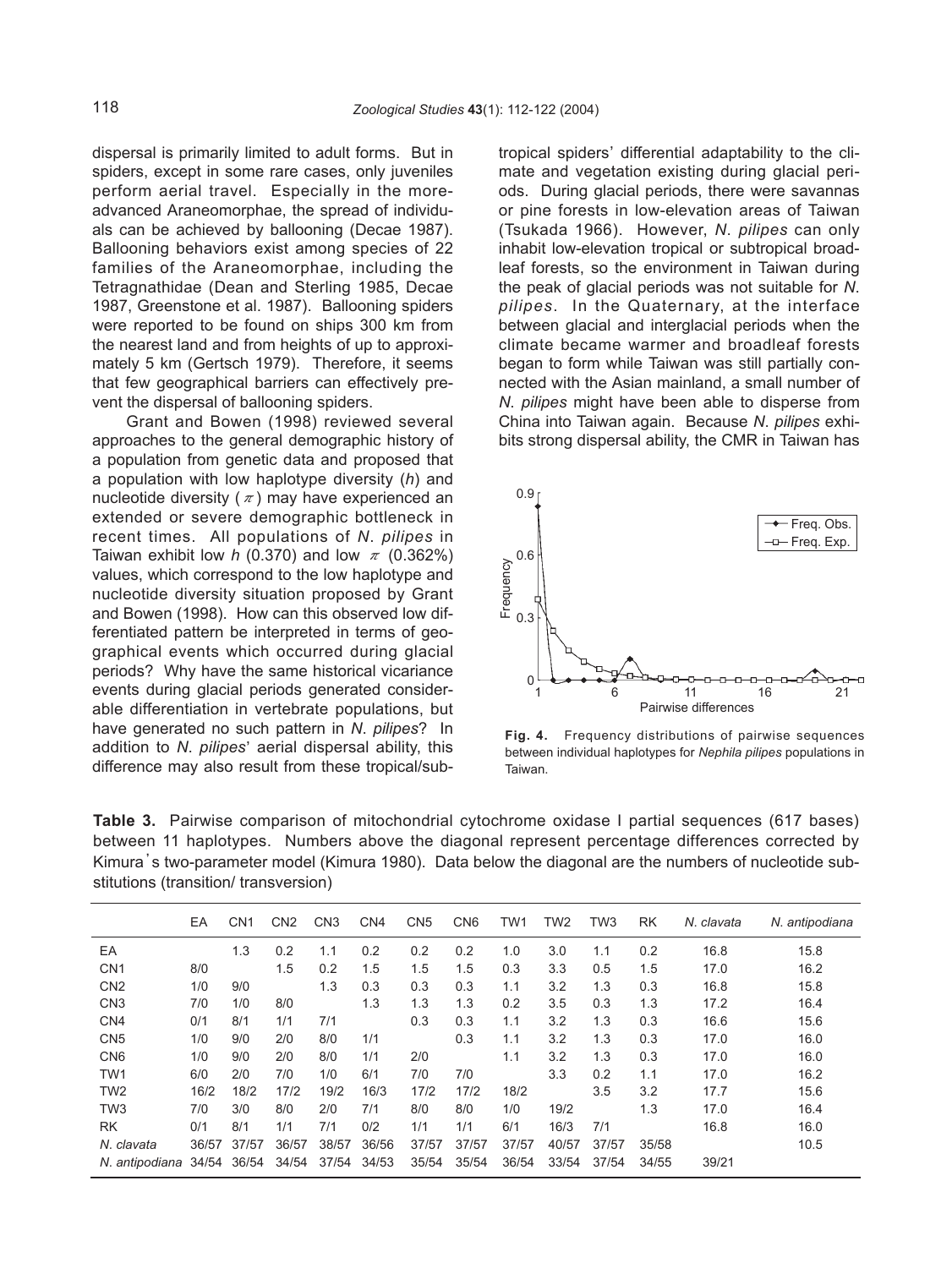not constituted a significant geological barrier for this species. This may explain why the current *N*. *pilipes* population in Taiwan exhibits such low levels of haplotype diversity and nucleotide diversity.

# **Genetic structure of** *Nephila pilipes* **and** *Rana limnocharis***: a comparison**

Similar to the giant wood spider, the Indian rice frog *R*. *limnocharis* is also quite abundant in low-elevation areas of Taiwan. Toda et al. (1997) examined the genetic structure of *R*. *limnocharis* populations in Taiwan using allozyme electrophoresis and found an east-west differentiation pattern across CMR. In another study, Toda et al. (1998) incorporated specimens from southeastern mainland China in their analysis and found western Taiwanese populations to exhibit similar genetic structures with the mainland populations. Why do sympatric Taiwanese *N*. *pilipes* and *R*. *limnocharis* populations exhibit such striking differences in genetic structures? The variation in population differentiation patterns may have resulted from these 2 organisms' differential temperature tolerance and dispersal abilities. Similar to *N*. *pilipes*, *R*. *limnocharis* is also widely distributed in East Asia (Frost 1985). However, while *N*. *pilipes* can only be found as far north as southern Japan, *R*. *limnocharis* is abundant even in central Japan (Toda et al. 1998). The average annual temperature of central Japan is generally about 14°C, but that of southern Japan is about 18°C (Shen 1996). Differences in distribution patterns of these 2 organisms suggest that *R*. *limnocharis* might be more tolerant to low temperatures. Therefore, it is possible that during peak glacial periods, *R*. *limnocharis* in Taiwan was able to maintain a viable density, but *N*. *pilipes* in general could not survive the severe glacial climatic conditions. As the CMR gradually arose due to the collision of tectonic plates, *R*. *limnocharis* in eastern Taiwan might have gradually been isolated from western populations and eventually evolved unique alleles. However, there might have been no isolated *N*. *pilipes* population in eastern Taiwan during glacial periods, and they only reentered Taiwan at the end of each glacial period. On the other hand, CMR may have been an effective geographic barrier to *R*. *limnocharis*, so the gene flow between populations on the 2 sides of the island was severely limited. However, invading *N*. *pilipes* could easily bypass CMR via ballooning and spread to the eastern part of the island, thus generating a morehomogenous genetic structure.

# **The origin of** *Nephila pilipes* **in Taiwan: a preliminary assessment**

**Table 4.** Sample size, haplotype diversity  $(h)$ , and nucleotide diversity ( $\pi$ ) of *Nephila pilipes* in 6 regions of Taiwan

| Region (locality code)               | Sample<br>size | Haplotype<br>diversity $(h)$ | Nucleotide<br>diversity ( $\pi$ ) |  |  |  |
|--------------------------------------|----------------|------------------------------|-----------------------------------|--|--|--|
| 1. Northern region $(N)$ $(7, 8)$    | 15             | 0.00                         | 0.00                              |  |  |  |
| 2. Western region (W) (9, 10, 11)    | 34             | 0.37                         | 0.003                             |  |  |  |
| 3. Southern region (S) (12, 13, 14)  | 17             | 0.00                         | 0.00                              |  |  |  |
| 4. Southeastern region (SE) (15, 22) | 15             | 0.00                         | 0.00                              |  |  |  |
| 5. Eastern region (E) (19, 20, 21)   | 16             | 0.00                         | 0.00                              |  |  |  |
| 6. Northeastern region (NE) (16, 17) | 35             | 0.23                         | 0.006                             |  |  |  |

See text for populations included in each region.

**Table 5.** Results of the AMOVA test examining the distribution of genetic variance among 14 populations of *Nephila pilipes* in Taiwan

| Source of variation                   | Variance | Percent (%) | р    | $\Phi_{st}$              |
|---------------------------------------|----------|-------------|------|--------------------------|
| Between western and<br>eastern groups | 0.03     | 3.19        | 0.28 | $0.03~(\Phi_{\rm ct})$   |
| Among populations<br>within groups    | 0.01     | 1.16        | 0.29 | 0.04 ( $\Phi_{st}$ )     |
| Within populations                    | 0.78     | 95.65       | 0 18 | 0.01 ( $\Phi_{\rm sc}$ ) |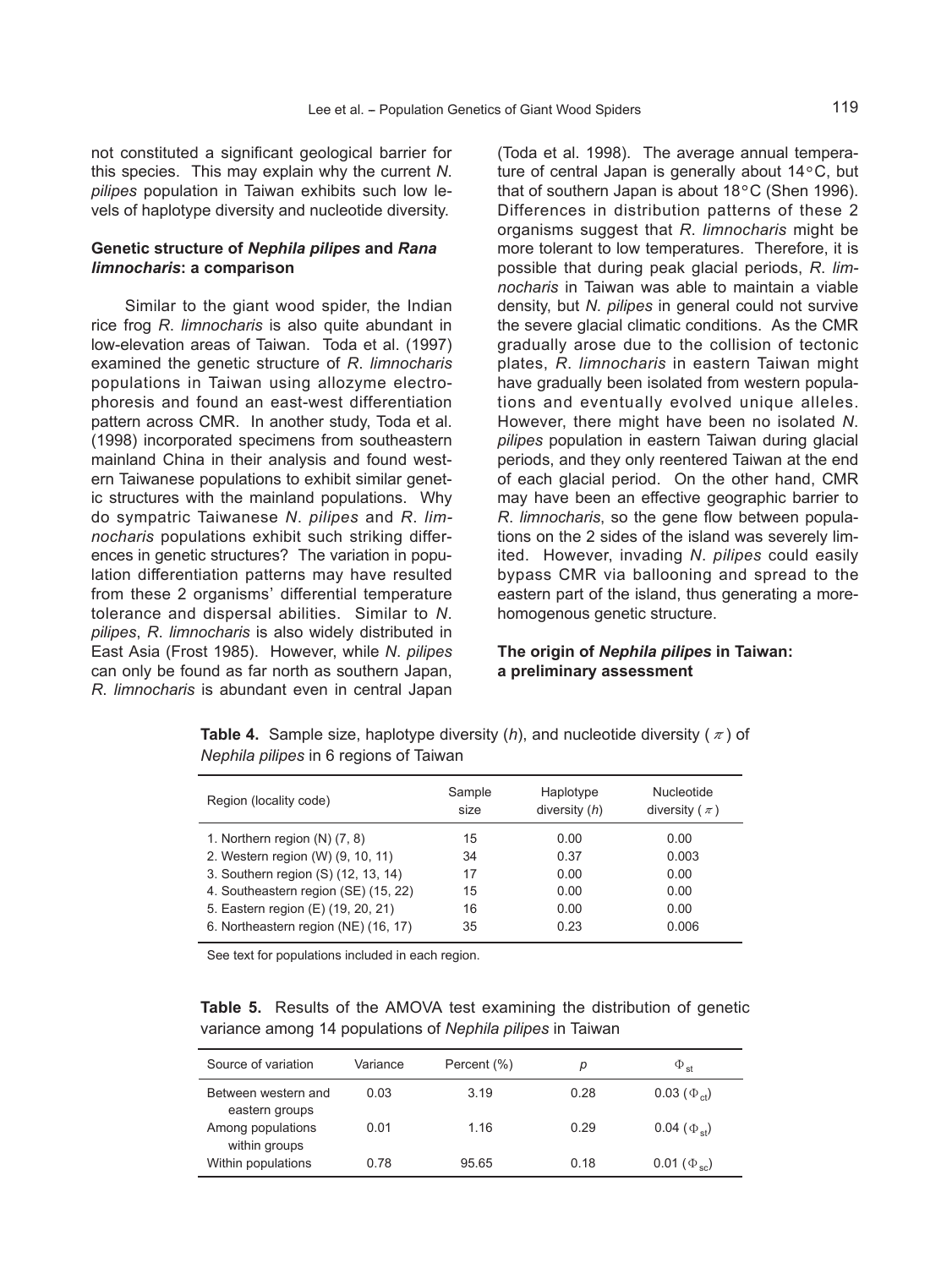The distribution of haplotypes in Taiwan and China provide some preliminary hypotheses regarding the origin of *N*. *pilipes* in Taiwan. In this study, a limited number of specimens from China exhibited high haplotype polymorphism. From 30 individuals collected, 7 haplotypes were found. However, in 153 individuals collected from Taiwan only 4 haplotypes were identified. Both NJ and MP phylogenetic trees demonstrated that TW2 is most closely related to the outgroup, followed by group B (haplotypes TW1, TW3, CN1, and CN3) and group A (haplotypes EA, RK, CN2, CN4, CN5, and CN6). Since TW2 is distantly related to lineages A and B and is more-closely related to the outgroups, it is possible that it represents an ancient haplotype. Since EA is the most-dominant haplotype in Taiwan and is also the most-abundant haplotype in southeastern mainland China, it may represent the most recently evolved haplotype that entered Taiwan at the end of most-recent glacial period (about 10 000 to 15 000 yr ago.) If after intensive sampling we are still unable to find haplotypes TW1, TW2, and TW3 in mainland China, then it is possible that these haplotypes represent new mutations from ancestral haplotypes of the Asian mainland and which are isolated from the original mainland populations. However, in addition to the fixation of new mutations in isolated subpopulations, the observed differences between lineages could also have resulted from ancient polymorphisms (Hayes and Harrison 1992). If the TW1, TW2, and TW3 haplotypes are found in mainland China after intensive sampling, then it is possible that the current population genetic structure of *N*. *pilipes* in Taiwan reflects ancient polymorphisms. Although a comprehensive collection from mainland China has not yet been conducted, results from mismatch distribution analysis of *N*. *pilipes* in Taiwan suggest that ancient polymorphisms might be responsible for the observed pattern. When a population has recently gone

**Table 6.** Pairwise  $F_{ST}$  and  $N_{fm}$  estimates between geographical regions of *Nephila pilipes* based on sequence variations

|       | 1 N      | 2. W | 3. S     | 4. SE    | 5. E | 6. NE |
|-------|----------|------|----------|----------|------|-------|
| 1. N  |          | 0.21 | 0.00     | 0.00     | 0.00 | 0.06  |
| 2. W  | 1.92     |      | 0.21     | 0.21     | 0.21 | 0.21  |
| 3. S  | $\infty$ | 1.92 |          | 0.00     | 0.00 | 0.06  |
| 4. SE | $\infty$ | 1.92 | $\infty$ |          | 0.00 | 0.06  |
| 5.E   | $\infty$ | 1.92 | $\infty$ | $\infty$ |      | 0.06  |
| 6. NE | 7.63     | 6.09 | 7.63     | 7.63     | 7.63 |       |

through a rapid expansion, its mismatch distribution tends to be unimodal. In contrast, populations experiencing long periods of equilibrium usually exhibit a multimodal distribution (Slatkin and Hudson 1991). The mismatch distribution of *N*. *pilipes* populations in Taiwan is multimodal (Fig. 4), suggesting that this population has not experienced a recent rapid expansion but has properties of a stable population. According to these properties, it is reasonable to infer that *N*. *pilipes* entered Taiwan after the most-recent glacial period and reoccupied this island from a metapopulation in southeastern mainland China or the nearby southeastern Asian land mass and thus carried the properties of this relatively stable metapopulation. According to this scenario, Taiwanese populations should be regarded as the same population as in mainland China instead of an isolated population which expanded from a few ancestral individuals.

On the other hand, although almost all relevant studies have demonstrated that terrestrial organisms in Taiwan migrated from mainland China during glacial periods, it is possible that *N*. *pilipes* in Taiwan could have also migrated from areas such as the Philippines during interglacial periods. In addition to dispersing through land bridges formed during glacial periods, small terrestrial animals such as arthropods may also enter Taiwan by ocean currents. For example, the northernmost island of the Philippine archipelago, Batan Is. about 90 km from southern Taiwan, and the speed of the Kuroshio Current is about 0.9 m/s (Veron and Minchin 1992). Transportation of organisms could thus easily occur from the northern Philippines to southern Taiwan in less than 2 d. From the co-occurrence of many unique plant species between the northern Philippines and southern Taiwan, it is possible that a branch of the Kuroshio Current provides a connection between these 2 areas. In addition, during summer the South China Current, driven by the southwestern monsoon, flows northwards into the Taiwan Strait through the Penghu Channel (see reviews in Chen 1999). Therefore, both the Kuroshio and South China Currents may provide opportunities for animals to disperse into Taiwan. Since the tropical flora of Kenting is quite similar to that of the northern Philippines (Shen 1996), it is quite possible that the forest-dwelling *N*. *pilipes* could have been transported with plants by ocean currents. Because specimens from the Philippines were currently not available in this study, the role ocean currents have played in the origin of *N*. *pilipes* in Taiwan could not be evaluated. In future studies, a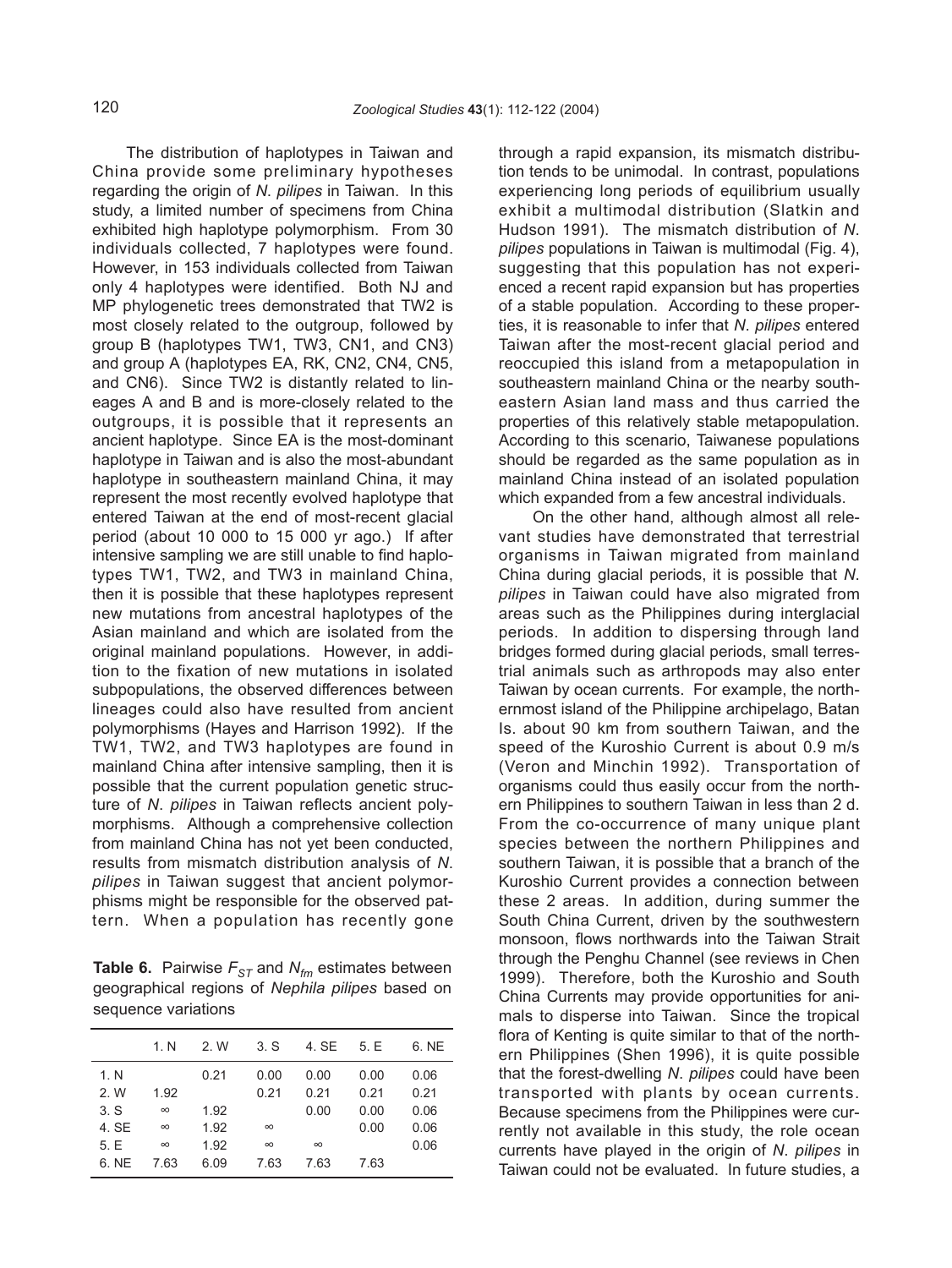systematic sampling of populations in the Philippines and mainland China will help further assess the origin of *N*. *pilipes* in Taiwan.

**Acknowledgments:** We thank M. S. Zhu, J. Chen, X. J. Peng, and W. H. Chou for providing specimens from mainland China and the Ryukyu Is. We are grateful to comments provided by C. H. Kuo, S. H. Lee, C. A. Chen, D. Q. Li, and T. Oshida. Special thanks are given to all the members of the Behavioral Ecology Laboratory, Tunghai Univ., Taichung, Taiwan for assistance in logistics, field collection, molecular techniques, and genetic data analysis. This study was supported by the National Science Council of the R.O.C. (NSC-89-2311-B-029-002, NSC-89-2311- B-029-008) to I. M. Tso.

#### **REFERENCES**

- Chen CA. 1999. Analysis of scleractinian distribution in Taiwan indicating a pattern congruent with sea surface temperatures and currents: examples from *Acropora* and Faviidae corals. Zool. Stud. **38:** 119-129.
- Dean DA, WL Sterling. 1985. Size and phenology of ballooning spiders in Texas. J. Arachnol. **13:** 111-120.
- Decae AE. 1987. Dispersal: ballooning and other mechanisms. *In* W Nentwig, ed. Ecophysiology of spiders. Berlin: Springer-Verlag, pp. 348-356.
- Excoffier L, PE Smouse, JM Quattro. 1992. Analysis of molecular variance inferred from metric distances among DNA haplotypes: application to human mitochondrial DNA data. Genetics **131:** 479-491.
- Felsenstein J. 1985. Confidence limits on phylogenies: an approach using the bootstrap. Evolution **39:** 783-791.
- Folmer O, M Black, W Hoeh, R Lutz, R Vrijenhoek. 1994. DNA primers for amplification of mitochondrial cytochrome oxidase subunit from diverse metazoan invertebrates. Mol. Mar. Biol. Biotechnol. **3:** 294-299.
- Frost DR. 1985. Amphibian species of the world: a taxonomic and geographical reference. Lawrence, KS: Allen Press.
- Gertsch WJ. 1979. American spiders. 2nd ed. New York: Van Nostrand Reinhold.
- Grant WS, BM Bowen. 1998. Shallow population histories in deep evolutionary lineages of marine fishes: insights from sardines and anchovies and lessons for conservation. J. Hered. **89:** 415-426.
- Greenstone MH, CE Morgan, AL Hultsch, RA Farrow, JE Dowse. 1987. Ballooning spiders in Missouri, USA and New South Wales, Australia: family landmass distribution. J. Arachnol. **15:** 163-170.
- Hall TA. 1999. BioEdit: a user-friendly biological sequence alignment editor and analysis program for Windows 95/98/NT. Nucl. Acids Symp. Ser. **41:** 95-98.
- Harpending RC. 1994. Signature of ancient population growth in a low-resolution mitochondrial DNA mismatch distribution. Hum. Biol. **66:** 591-600.
- Hayes JP, RG Harrison. 1992. Variation in mitochondrial DNA and the biogeography history of woodrats (*Neotoma*) of the eastern United States. Syst. Biol. **41:** 331-344.
- Hsu FH, FJ Lin, YS Lin. 2000. Phylogeographic variation in mitochondrial DNA of Formosan white-bellied rat *Niviventer culturatus*. Zool. Stud. **39:** 38-46.
- Hsu FH, FJ Lin, YS Lin. 2001. Phylogeographic structure of the Formosan wood mouse, *Apodemus semotus* Thomas. Zool. Stud. **40:** 91-102.
- Hudson RR, M Slatkin, WP Maddison. 1992. Estimation of levels of gene flow from DNA sequence data. Genetics **132:** 583-589.
- Johnson CG. 1960. A basis for a general system of insect migration by flight. Nature **186:** 348-350.
- Kimura M. 1980. A simple method for estimating evolutionary rates of base substitutions through comparative studies of nucleotide sequences. J. Mol. Evol. **16:** 111-120.
- Kumar S, K Tamura, IB Jakobsen, M Nei. 2001. MEGA2: Molecular Evolutionary Genetics Analysis software, Bioinformatics. Arizona State University, Tempe, Arizona, USA.
- Lee CL. 1964. The spiders of Taiwan. Taipei: Da-Jian Publishing. (in Chinese)
- Lin CC. 1963. Quaternary in Taiwan. Reports on histogeographical studies of Taiwan. Taiwan Wen Hsien **14:** 1-92. (in Chinese)
- Lin CC. 1966. An outline of Taiwan's Quaternary geohistory with a special description of the relation between natural history and cultural history in Taiwan. Bull. Dept. Archaeol. Anthropol. ROC **28:** 7-44. (in Chinese)
- Lin CH, CN Lee, CC Yang, BW Lue, SH Chen, K Fang. 1999. RAPD-estimated genetic relationship of Psechrid spiders (Araneae: *Psechrus*) in Taiwan. Biol. Bull. Natl. Taiwan Normal Univ. **34:** 95-104. (in Chinese)
- Lin JY, LK Lin. 1983. The preliminary study of animal geography of mammal in Taiwan. Ann. Taiwan Mus. **26:** 53-62.
- Liu KC. 1995. Phylogeographic relationship of *Japalura swinhonis* based on analysis of mtDNA. Master's thesis, National Sun Yat-Sen Univ., Kaohsiung, Taiwan. (in Chinese)
- Lue KY. 1998. The study of evolution of terrestrial organisms in Taiwan. Life Sci. News NSC **12:** 3-6.
- Nei M. 1987. Molecular evolutionary genetics. New York: Columbia Univ. Press.
- Nicholas KB, HB Jr Nicholas, DW II Deerfied. 1997. GeneDoc: analysis and visualization of genetic variation. EMBNEW. News **4:** 14.
- Rozas J, R Rozas. 1999. DNA SP vers. 3: an integrated program for molecular population genetics and molecular evolution analysis. Bioinformatics **15:** 174-175.
- Saitou N, M Nei. 1987. The Neighbor-joining method: a new method reconstructing phylogenetic trees. Mol. Biol. Evol. **4:** 406-425.
- Sambrook E, F Fritsch, T Maniatis. 1989. Molecular cloning: a laboratory manual. 2nd ed. New York: Cold Spring Harbor Laboratory.
- Schneider S, R David, L Excoffier. 2000. ARLEQUIN vers. 2.0: A software for population genetics data analysis. Univ. of Geneva, Switzerland: Genetics and Biometry Laboratory.
- Shen CF. 1996. The biogeography of Taiwan: 1. Background. Ann. Taiwan Mus. **39:** 387-427.
- Shen CF. 1997. The biogeography of Taiwan: 2. Some preliminary thoughts and studies. Ann. Taiwan Mus. **40:** 361- 450.
- Slatkin M, RR Hudson. 1991. Pairwise comparisons of mitochondrial DNA sequences in the stable and exponential growing populations. Genetics **129:** 555-562.
- Swofford DL. 1993. User's manual for PAUP vers. 3.1: